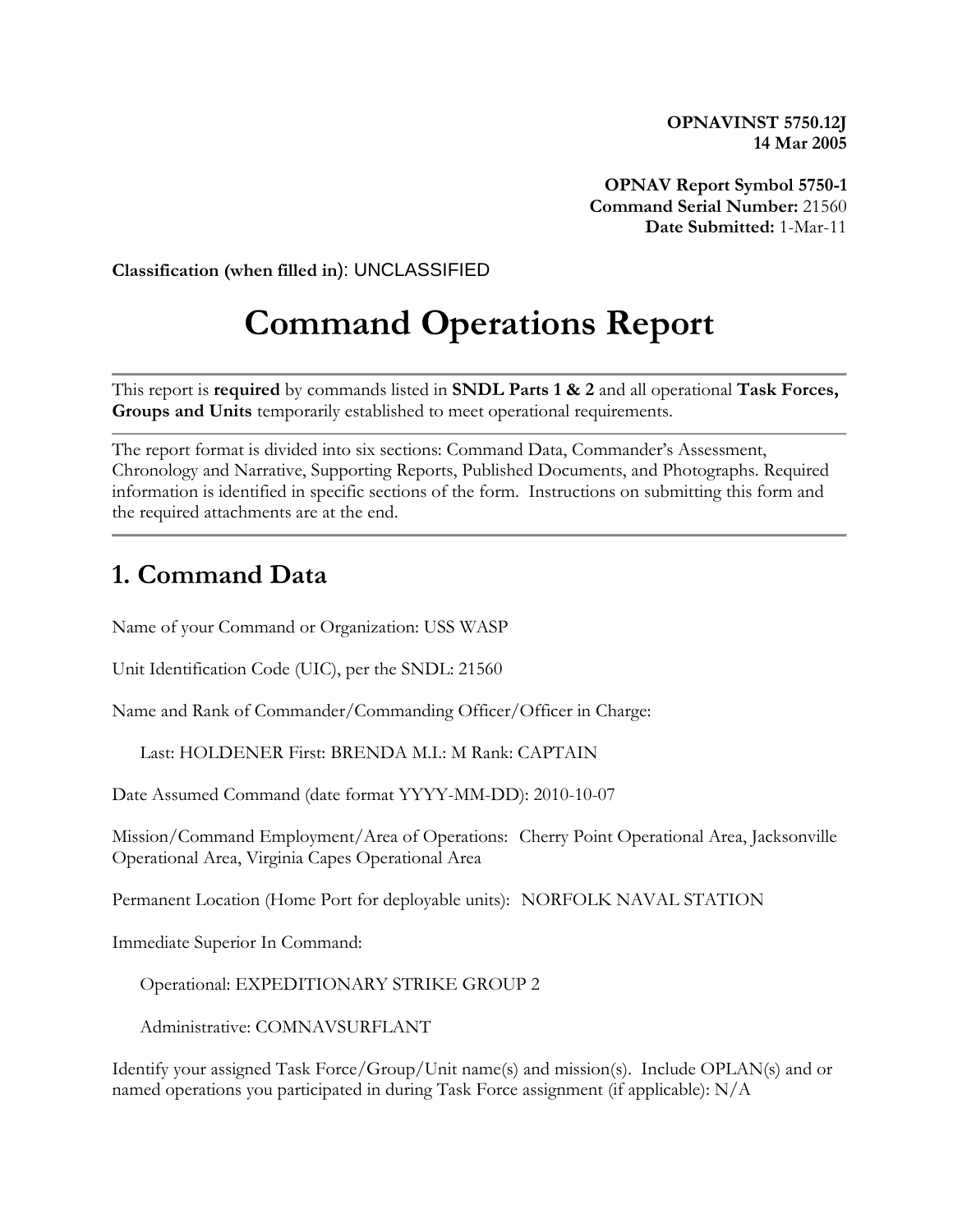Name(s) of Forces, Commands, Ships, Squadrons or Units assigned or under your operational control (if applicable): HMLA-167, HMLA-269, HMLA-467,HMH-461, HMH-464, HMH-366, HMM-774, VMM-263, VMM-266, VMA-223, VMX-22, HX-21, HM-14, HM-15, HSC-22, HSC-28, AWSTS, DEA, 160TH SOAR, JTF-B

Type and number of Aircraft Assigned and Tail Codes, if applicable: 3 MH-60- 03, 07, 06 10 MV-22- 11, 21, 51, 41, 31, 00, 14, 13, 12, 34 2 CH-53- 12, 07

Commands, Detachments or Units deployed on board or stationed aboard as tenant activities (as applicable):  $N/A$ 

Number of Personnel Assigned:

Officers: 84 Enlisted: 928 Civilian: 1

Command Point of Contact (required entry, complete in full):

Name (Rank, First Name, Middle Initial, Last Name): ENS Job Title/Office Code: Assistant Navigator E-mail (both classified and unclassified, if available):

 Phone number(s): 757-443-7272 Command Mailing Address: USS WASP

#### **2. Commander's Assessment**

**The Commander's Assessment briefly tells the story of the command's role in national defense and should highlight any general and specific lessons-learned. It should contain the commander's commentary, insights and reflections on the unit's activities. Attention should be directed to significant issues impacting training, operations and mission accomplishment during the reporting period. Descriptions of circumstances and sequence of events leading to major command decisions and results of those decisions are particularly desired. Also desired are accounts of specific contributions of individuals in the command to mission accomplishment.**

WASP conducted a variety of missions during 2010. We began and ended the year conducting maintenance availabilities. The beginning of the year was spent preparing for INSURV which was originally scheduled for February but was delayed until April due to failing seals on the number two main engine. We passed INSURV in April with an overall assessment of degraded due to ACDS blk1 link communication errors and degradations in engineering and damage control.

For the periods of time not involving maintenance, WASP was underway conducting flight operations in support of deploying forces. We trained pilots deploying with the KEARSARGE Amphibious Readiness Group who are deployed to the 5<sup>th</sup> and 6<sup>th</sup> fleet AOR. We provided day and night services both in the Cherry Point OPAREA and VACAPES OPAREA for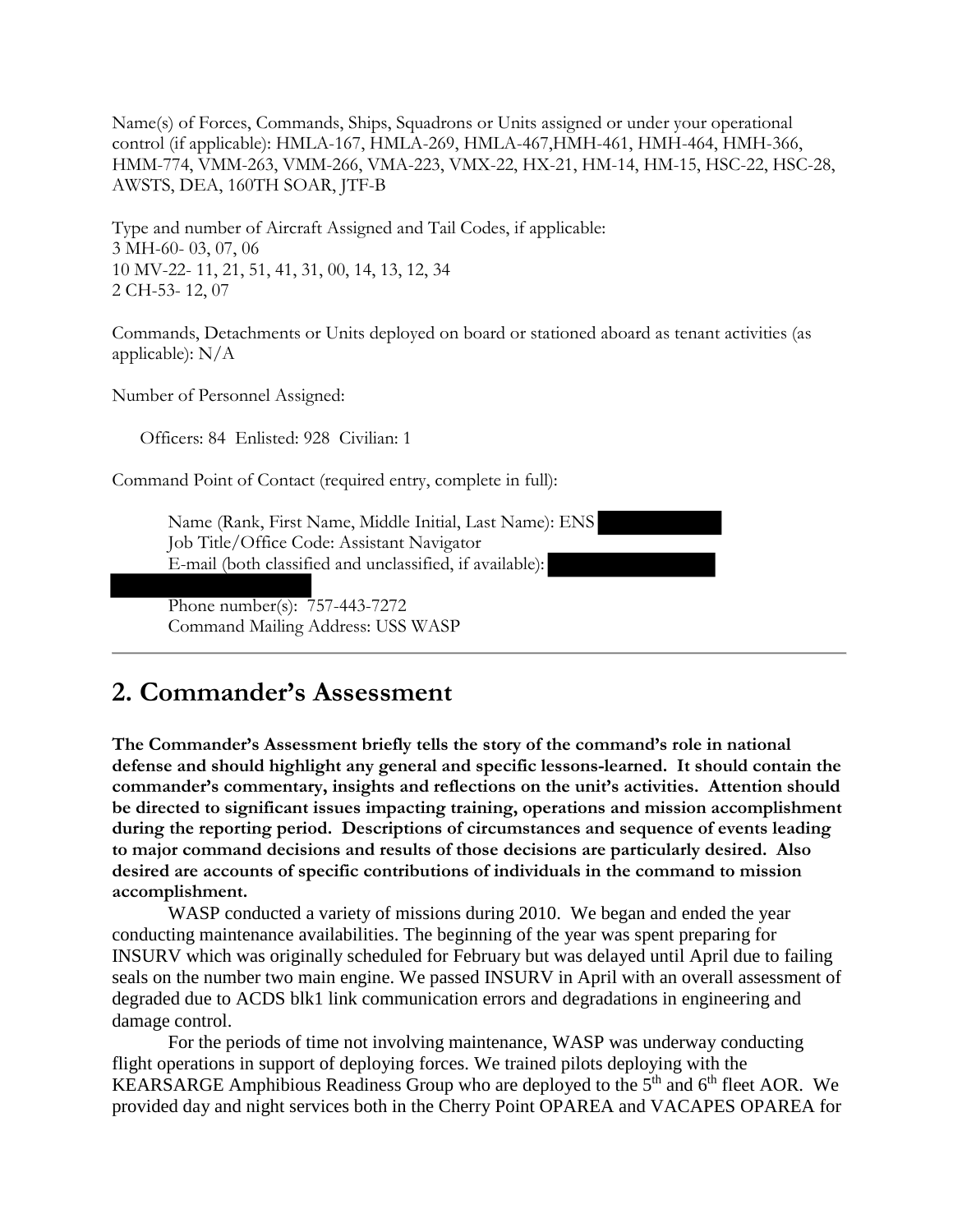the 2nd Marine Air Wing. Additionally, we provided a platform to the 160TH SOAR for anti-piracy and interdiction training.

After the Deep Water Horizon oil spill disaster in the Gulf of Mexico, WASP was ordered to head to the JAX Operating Area to wait further tasking as a potential Central Command and Control platform (Mother Ship) in support of clean up operations. We were operating in the Cherry Point OPAREA when WASP was given the order. WASP made best speed to Naval Station Norfolk and within 10 hours, loaded aviation handling equipment and over 100 pallets of supplies and stores. On our way down South WASP embarked two LCACs from ACU-4 and 2 MH-60s from HSC-22. WASP proceeded to the JAX OPAREA until notified our services were no longer required.

Over the summer, we embarked the HX-21 squadron from Putuxent River conducting wind envelope testing for the MV-22, UH-1 Huey and AH-1 Cobra helicopters. Additionally WASP successfully completed ULTRA-S and all certification requirements for electronic charts. WASP is now an ECDIS-N qualified ship and no longer required to navigate using paper charts.

In 2010, WASP was selected as the Joint Strike Fighter test platform. In preparation for the Joint Strike Fighter and incline experiment, WASP conducted CMAV 10A5 and 11A1. WASP is currently in a Chief of Naval Operations Availability conducting Joint Strike Fighter modifications.

WASP was awarded the Coast Guard Special Operations Ribbon as a result of actions during interdiction operations while on SOUTHCOM deployment in 2009. Additionally, WASP received all six battle efficiency awards and green H for the year of 2009.

#### **3. Chronology and Narrative**

Chronology should include dates of movements; local operations and training; exercises and operations (define acronyms and purpose of exercise or operation); installation of new weapons systems or changes; major physical changes to facilities, ship or aircraft; Class A or B mishaps; port visits; unit awards received; reserve augmentation; and other significant operational or administrative events.

Confidential- Please see Attachment

The short narrative should amplify chronology entries (such as objectives and results of exercises/ operations; commander's evaluation of exercises/operations, etc). Entries may refer to an enclosure of this report without additional description if the enclosure sufficiently reports the incident/event. For all other entries, give the date or period in YYYY-MM-DD format and provide a brief narrative. All significant events during the reporting period are to be included.

WASP began 2010 preparing for INSURV. From January 1 through March 15 the ship was in a Chief of Naval Operations Maintenance Availability (CMAV) 10A1, during which material condition discrepancies were addressed by contractors and crew. WASP conducted two short atsea INSURV demonstrations while continuing in-port preparations between March 15 and April 18. On April 19 WASP got underway to conduct the two-day at-sea portion of INSURV. The ship and crew successfully demonstrated Detect To Engage (DTE), a full power run, ballasting/deballasting, an AFFF shoot, among many other inspections. WASP returned to the pier on April 20 and concluded INSURV, receiving a grade of degraded on April 23.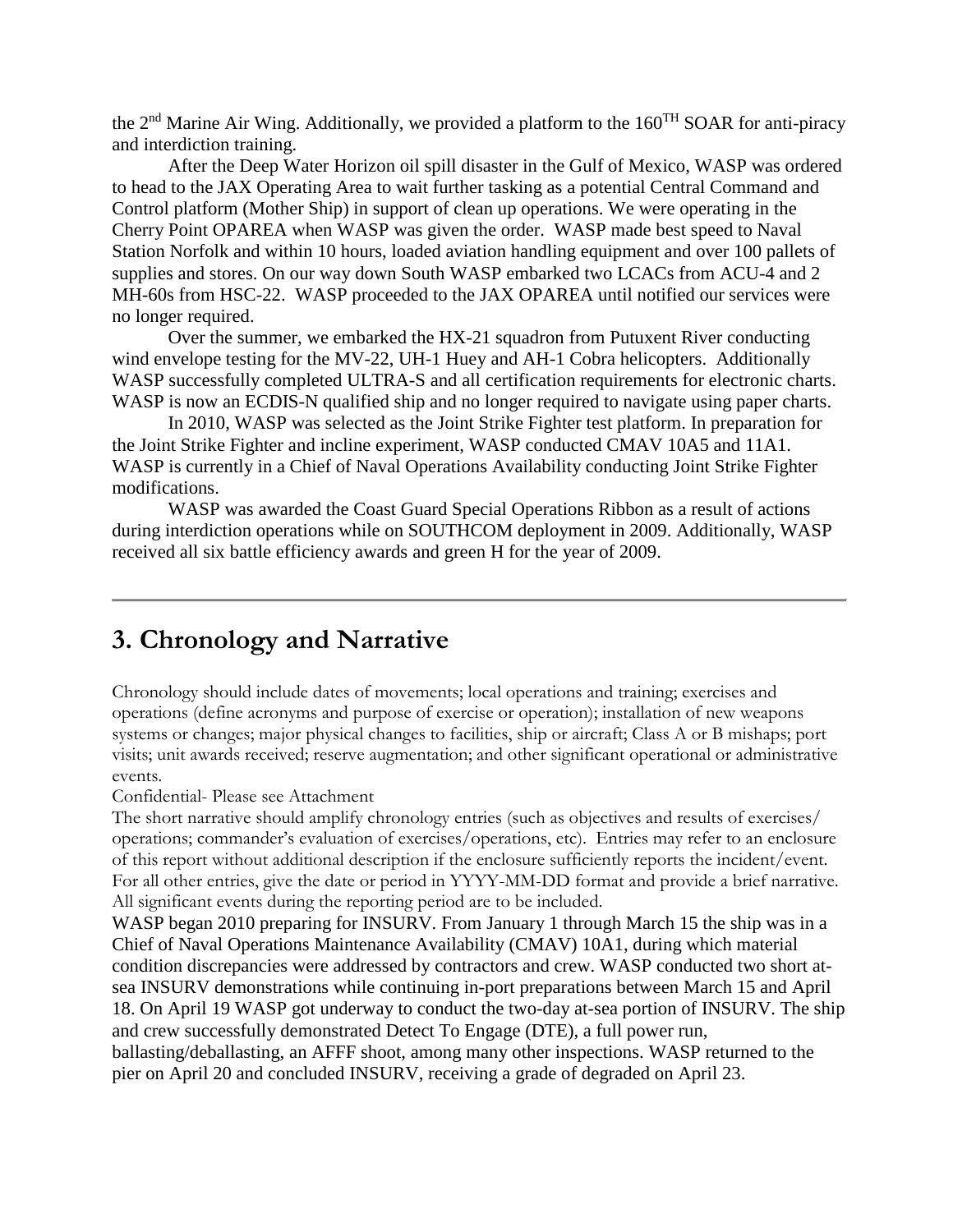WASP departed for the Cherry Point Operational Area on April 26. With VMA-542 embarked, WASP conducted Deck Landing Qualifications from April 26 to May 2. The crew then enjoyed a port visit in Mayport Fla. from May 2 to 5 prior to returning to Norfolk on May 7.

From May 11 to 16 WASP made its way to Earle, NJ. While in-port in Earle from May 16 to 21, WASP off-loaded 900 tons of ordnance and the crew enjoyed liberty in the local area, including New York. WASP returned to Norfolk on May 24 where upon the ship hosted a group of Midshipmen.

WASP conducted a number of short underways supporting Midshipmen requirements, as well as continuing DLQs from May 24 through June 10. On June 15 WASP departed for the Canadian Navy Centennial, held in Halifax, Nova Scotia. En route, WASP picked up Marines from 3rd Battalion 2nd Marines, as well as Sailors from Helicopter Sea Combat Squadron 22 and Carrier Strike Group 2. WASP arrived in Halifax on June 25 and participated in the seven-day International Fleet Review. Queen Elizabeth II conducted the review on June 29. Sailors participated in a multitude of events in the community, hosted tours each day, and held a reception in honor of U.S. Ambassador to Canada, David Jacobson. WASP departed Halifax on July 2, returning to Norfolk on July 7.

Following a short underway to support DLQs for the 160th SOAR, WASP successfully conducted an ULTRA-S inspection on July 19. WASP then began envelope testing for the MV-22 from July 26 to 30, including a follow-up underway from August 2 to 6. WASP hosted 19 scientists as part of the Scientist to Sea program from August 16 to 23.

WASP conducted an Incline experiment on September 14 as part of the Joint Strike Fighter (JSF) portion of CMAV 11A1, which began shortly thereafter on October 7. On October 8, WASP held a Change of Command ceremony, which saw Capt. Brenda M. Holdener relieve Capt. Lowell D. Crow.

As part of the JSF CMAV 11A1, CIWS mount 22 was permanately removed and Aft RAM and AFT NATO were removed in November but will be reinstalled once testing is complete. WASP concluded the year in-port Norfolk, wrapping up CMAV 11A1.

## **4. Supporting Reports**

Supporting Reports are those reports required by other instructions that provide significant data about the command during the calendar year. These reports may be submitted "as is," eliminating the need to duplicate information for this report that is already contained in reports prepared in response to other instructions and requirements. Examples include battle efficiency, safety and other award submissions, major staff or command studies, and end of cruise reports or briefs. For units engaged in or directly supporting combat, significant wartime or peacetime operations (named operations, non-combat evacuation operations, disaster relief or other humanitarian operations, etc.) or major exercises, enclosures may include, but are not limited to:

- a. Situation Reports
- b. Intentions Messages
- c. Operational Reports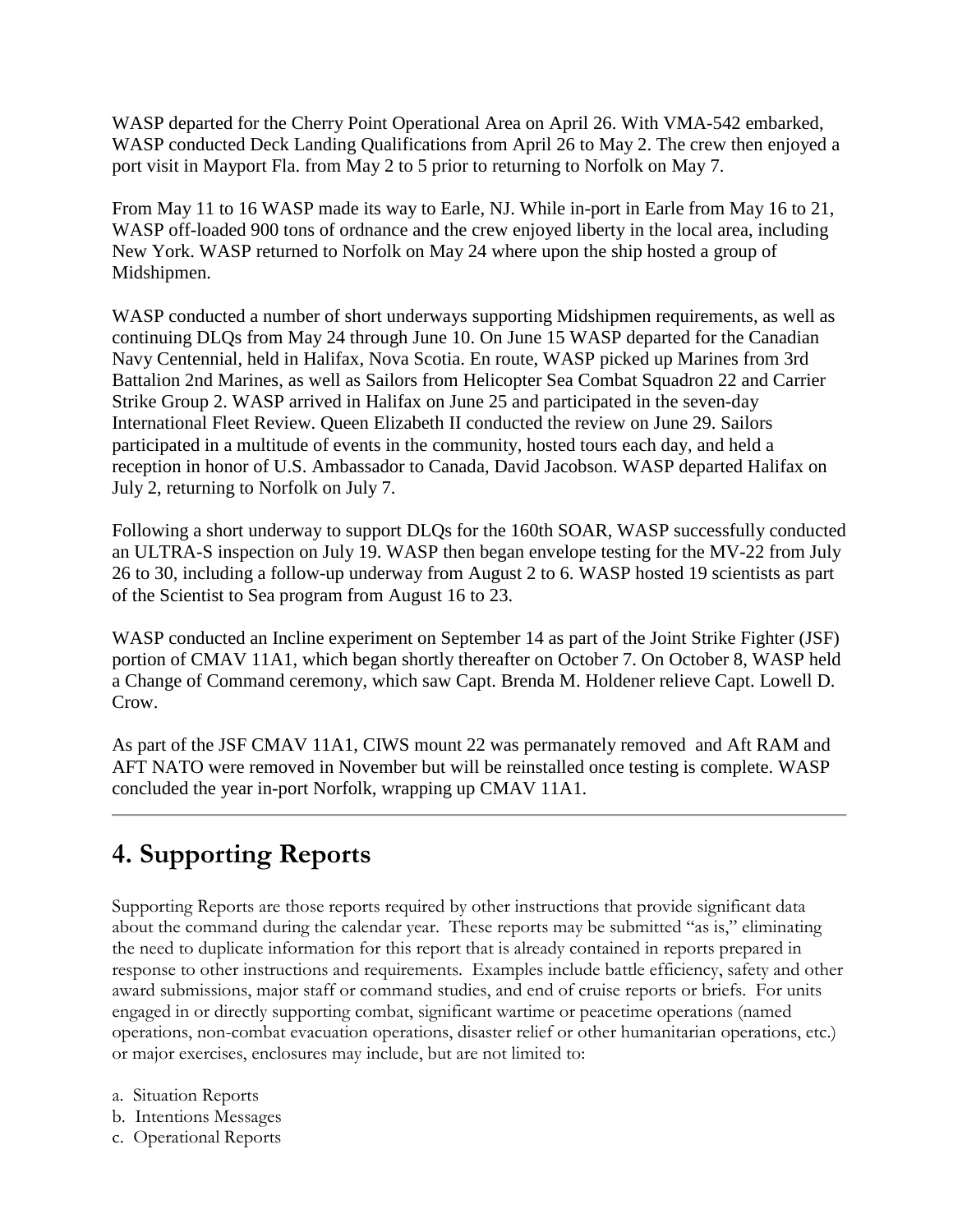- d. Operations Orders/Deployment Orders
- e. Operational Plans
- f. Personal For Messages
- g. After Action Reports
- h. Significant Electronic Message Traffic (outgoing/e-mail/chat)
- i. Battle Damage Assessments
- j. Casualty Reports
- k. End-of-Cruse/Deployment Reports
- l. Intelligence Summaries
- m. Major Exercise Reports

List below the items submitted, indicating the classification of each. Electronic reports should be in a Microsoft Office format (Word, Excel, Power Point, or Access), HTML, PDF, JPG, GIF, or plain text. It is unnecessary to convert non-electronic documents to electronic format. Submit electronic reports via e-mail or on CD-ROM as explained at the end of this form. Enclosures that do not exist in electronic format should be listed below and submitted in hardcopy in the same manner as a CD-ROM.

a. Situation Reports- Confidential submitted via email

b. Operational Reports- Confidential submitted on CD-ROM

c. Casualty Reports- Confidential submitted as attachments

### **5. Published Documents**

List below the published documents being submitted in either electronic or paper format, indicating the classification of each item. Documents to be submitted include cruise books, change of command programs, commissioning/decommissioning brochures, establishment/disestablishment/deactivation brochures, copy of command's web site, news releases, biography of commander, welcome aboard brochures, newspaper articles, command studies, statistical data, etc.

Electronic documents should be in a Microsoft Office format (Word, Excel, Power Point, or Access), HTML, PDF, JPG, GIF or plain text. Documents in electronic format are to be submitted via e-mail or on CD-ROM as explained at the end of this form. It is unnecessary to convert non-electronic documents to electronic format. List any enclosures that are not electronic and submit in hardcopy in the same manner as a CD-ROM.

Published Documents are on CD-ROM and include Ship's paper First Call, press releases and Biographies of our Captains.

## **6. Photographs**

List below official photographs and any other command-generated media being submitted in either electronic or paper format. Photographs to be submitted include: official photo of commanding officer; recent photo of ship, aircraft, or facility; and photos of historic events associated with the